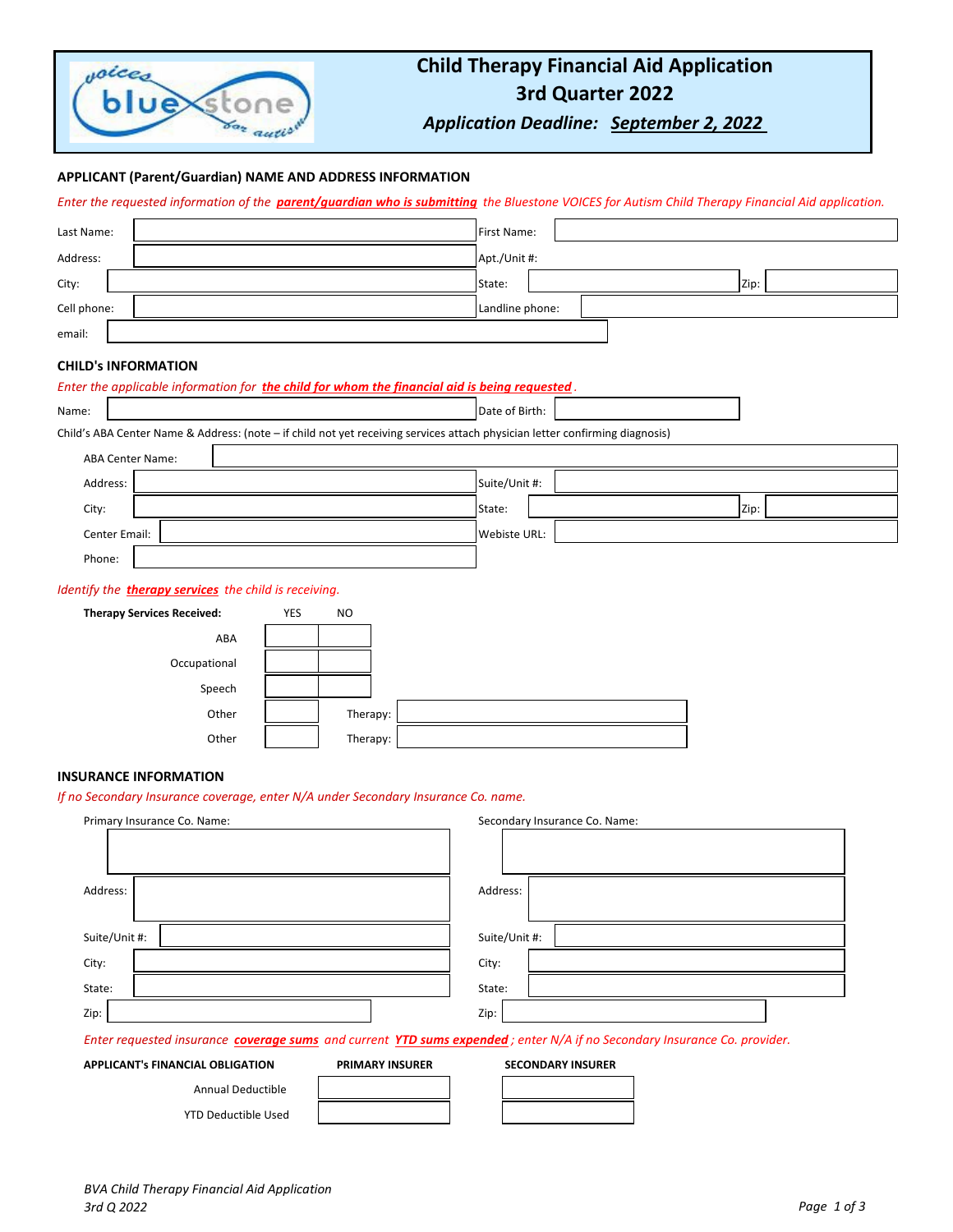### **APPLICANT's FINANCIAL OBLIGATION PRIMARY INSURER SECONDARY INSURER**

Maximum Annual Coinsurance/Copay

YTD Coinsurnce/Copay Used

Maximum Annual Out of Pocket (OoP)

**APPLICANT FAMILY / HOUSEHOLD INFORMATION** 

YTD OoP Used

Full Name:  $\begin{array}{|c|c|c|c|c|c|}\n\hline\n\end{array}$  Relationship:  $\begin{array}{|c|c|c|c|c|}\n\hline\n\end{array}$  Relationship:  $\begin{array}{|c|c|c|c|c|}\n\hline\n\end{array}$  Age or DOB: Full Name:  $\begin{array}{|c|c|c|c|c|}\hline \end{array}$  Relationship:  $\begin{array}{|c|c|c|c|c|}\hline \end{array}$  Age or DOB: Full Name: Relationship: Age or DOB: Full Name: Relationship: Age or DOB: Full Name: Relationship: Age or DOB:

## **FAMILY EMPLOYMENT INFORMATION**

*sibling, grandparent, etc.)*

*Enter requested employer(s) information & expected annual gross income for parent(s)/guardian(s); enter N/A if there is no 2nd parent/guardian or the 2nd parent/guardian is not employed.* 

*List all household members expect Applicant and Child ; relationship information is as the member is related to the Child (i.e., mother, father,* 

|                   | Parent/Guardian #1 (APPLICANT) | Parent/Guardian #2 |
|-------------------|--------------------------------|--------------------|
| Current Employer: |                                |                    |
| Position:         |                                |                    |
| Annual Gross Pay: |                                |                    |

## **HOUSEHOLD's ESTIMATED MONTHLY CASH FLOW ASSESSME**

*Enter estimated total monthly net income & expenditures obtained from all household members. If income/expenditure is not monthly (example: weekly, semi-monthly paycheck, semi-annual property tax, quarterly water bill) use calculated monthly equivalent .* 

**TOTAL ESTIMATED MONTHLY INCOME**

- 
- 
- *> SSI / SSDI*
- *> Unemployment*
- *> Workman Compensation*

*etc. > Structured Settlement: e.g., monthly alimony and/or child support payments.* 

**ESTIMATED MONTHLY EXPENES**



*As applicable , include the following: As applicable , include the following:* 

- *> Net monthly salary > Mortgage / Rent*
- *> Military Benefits > Property Tax*

 *> Household Utilities: electricity, natural gas/propane, water, telephone/cable/internet, etc.*

 *> Insurance: home, renters, auto, medical, life, disability, personal liability,* 

 *> Transportation: auto loan, gasoline, all forms of public transportation, etc.*

 *> Structured Settlement: e.g., monthly alimony and/or child support expenditures.* 

### **REASON FOR APPLYING FOR BVA FINANCIAL AID:**